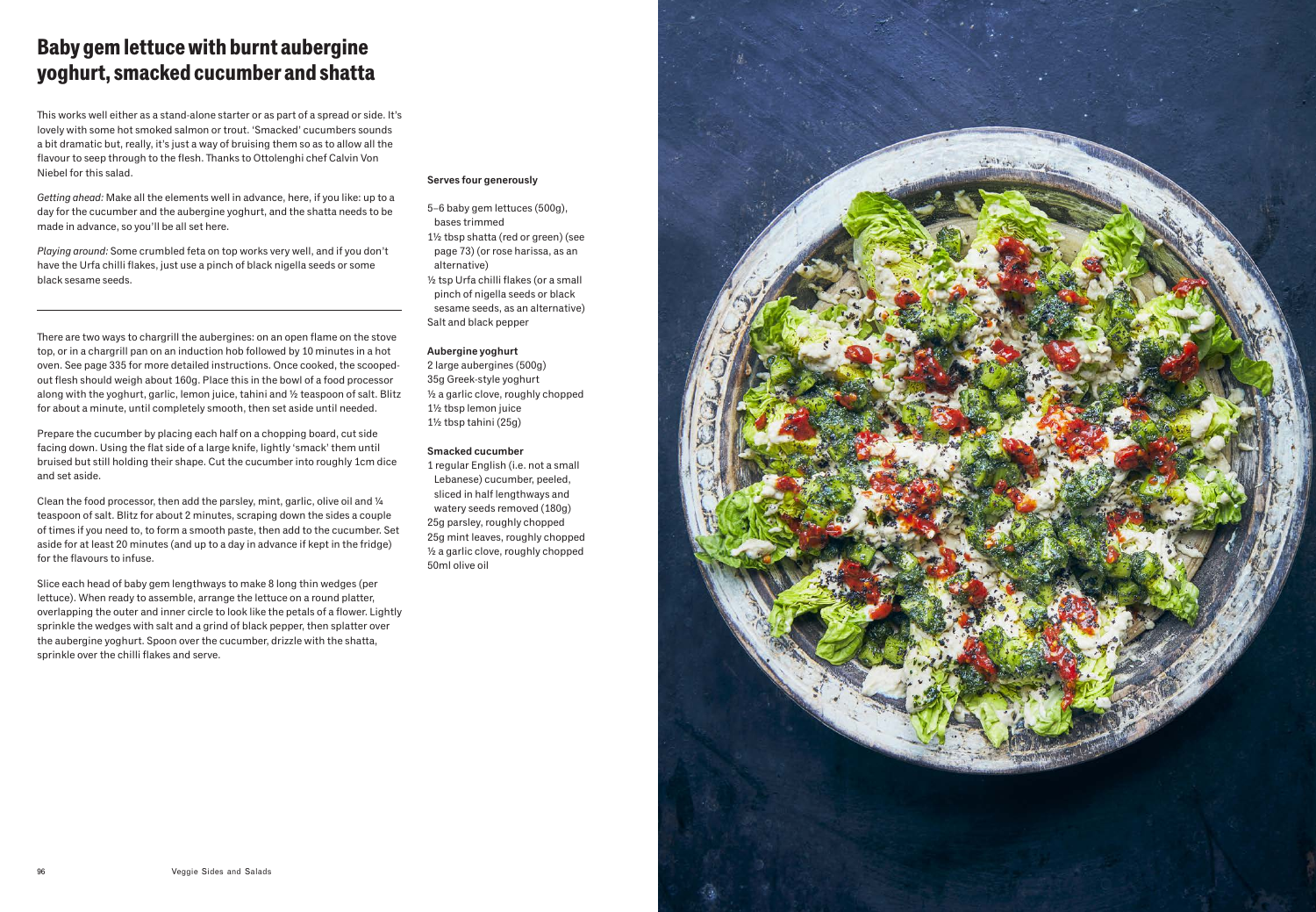## Roasted cauliflower and burnt aubergine with tomato salsa

We spent three nights in Haifa on one of our trips and spent two of those eating supper at the same restaurant, Fattoush, in town. The reason we went back two nights in a row was because we ate a version of this salad the first night and then went to bed dreaming about it. We went back the next night and duly ordered a whole portion each. All the elements here are delicious in and of themselves: the combination of all three is positively wonderful.

*Getting ahead*: You can char and marinate the aubergine a day or two ahead, then finish the dish off on the day of serving.

There are two ways to char your aubergines: either directly on the flame of your stove top or in a hot oven. The oven takes longer – 55–60 minutes (rather than 15–20 minutes on the stove). For full instructions see page 335.

Once the flesh has been scooped out of the burnt aubergines it should weigh about 500g. Place in a colander set over a bowl and leave for at least an hour (or overnight, in the fridge), to drain. Once drained, put the aubergine flesh into a medium mixing bowl and, using your hands, pull it apart to create long, thin strands. Add the garlic, lemon, vinegar and 1 teaspoon of salt. Mix to combine and set aside (in the fridge if you are making this a day ahead).

Preheat the oven to 200°C fan.

Put the cauliflower into a large bowl along with the olive oil, coriander seeds, turmeric, ¾ teaspoon of salt and a good grind of pepper. Mix well to combine, then spread out on a parchment-lined baking tray. Roast for 30 minutes, until the cauliflower is golden and tender. Remove from the oven and set aside to cool to room temperature.

While the cauliflower is roasting, place all the ingredients for the salsa in a bowl with ½ teaspoon of salt. Mix to combine.

To assemble the dish, spread the aubergine on a serving plate which has a lip and arrange the cauliflower on top. Spoon over the salsa, sprinkle over the mint and parsley and serve.

*Pictured overleaf*

#### Serves four generously

4 large aubergines, pricked in a few places with a small, sharp knife (1kg) 1 garlic clove, crushed 1½ tsp lemon juice 2 tbsp cider vinegar 1 large cauliflower (or 2 medium), cut into roughly 3cm florets (800g) 3 tbsp olive oil 1 tsp coriander seeds ¾ tsp ground turmeric Salt and black pepper

#### Tomato salsa

3 large tomatoes, cut into ½cm dice (240g) 10g parsley, roughly chopped 1 tbsp oregano leaves, roughly chopped 2 tbsp olive oil 2 tbsp lemon juice

#### To serve

5g picked mint leaves (small ones if you can, or else larger ones, shredded) 5g picked parsley leaves, roughly chopped

# Roasted aubergine, feta yoghurt, Aleppo chilli and pistachio

There are lots more sheep and goats than there are cows in Palestine as cows are not traditionally reared. Much of the yoghurt and cheese, therefore, is made from sheep's or goat's milk. It's tangy – sour, even – in a way that works particularly well against the rich 'meatiness' of roasted aubergine. The further the yoghurt or cheese is taken – whether that's being hung in the case of labneh (see page 48) or fermented in the case of kishek (see page 54) – the more intense the tanginess. Here – in this dish which often features on the Ottolenghi menu – we use feta. It has a similar tangy-sour flavour profile at the same time as being instantly ready to use.

*Getting ahead:* If you want to get ahead, all the various elements can be made up to a day in advance. Keep the aubergine and the feta yoghurt in the fridge, separately, returning the aubergine to room temperature before serving.

*Playing around:* The feta yoghurt and other toppings work equally well on other roasted vegetables – roast wedges of beetroot or butternut squash, for example – as they do with the aubergine.

#### Preheat the oven to 220°C fan.

Serves four as a starter or side

4 medium aubergines (1kg)

20g pistachio kernels, lightly toasted (see page 339) and

60ml olive oil

roughly chopped 5g picked mint leaves 5g picked dill leaves ¼ tsp Aleppo chilli flakes (or ⅛ tsp regular chilli flakes)

Salt and black pepper

Feta yoghurt 10ml whole milk 1 tbsp lemon juice 75g feta, finely crumbled 300g Greek-style yoghurt

Cut each aubergine, lengthways, into wedges. They should be about 2cm wide at the base. Place them in a large bowl with the olive oil, 1/4 teaspoon of salt and a good grind of black pepper. Mix to combine, then spread out on a parchment-lined baking tray. Roast for 30 minutes, until cooked through and golden brown, then remove from the oven and set aside to cool.

To make the feta yoghurt, put the milk, lemon juice, feta, yoghurt and ⅛ teaspoon of salt into a bowl. Whisk well to combine, breaking apart the feta until it almost disintegrates, then keep in the fridge until ready to serve.

Arrange the aubergine wedges on a large platter or individual serving plates and spoon over the feta yoghurt. Top with the pistachios, mint, dill and chilli flakes and serve.

*Pictured overleaf*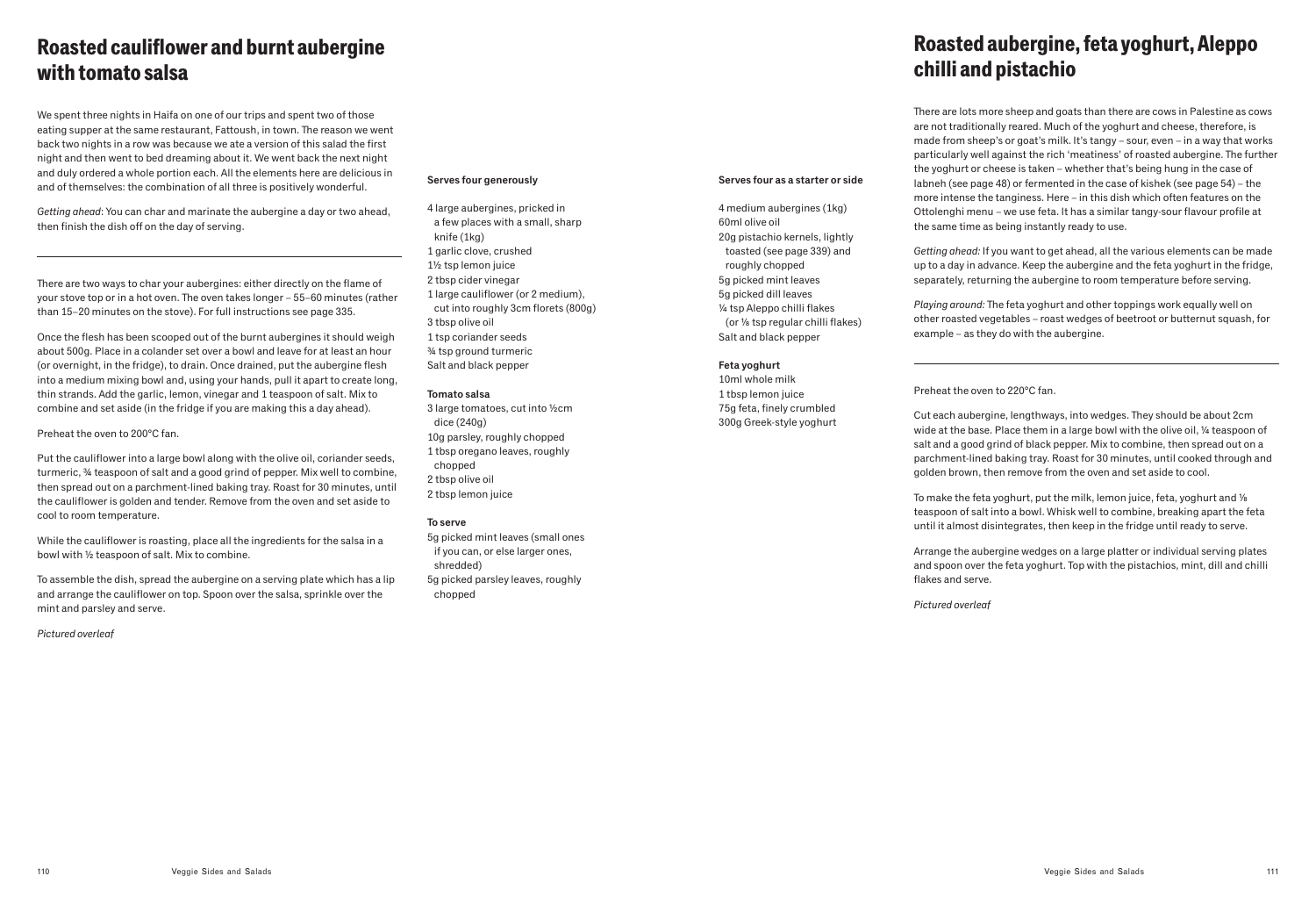### Roasted cod with a coriander crust *Samak mashew bil cozbara w al limon*

The combination of fish and tahini is one we find hard to resist, but this works just as well without the tahini sauce if you're looking for a shortcut or want to keep the focus on the lemon. Either way, this is as close to fast food as you can get. It's a 15-minute meal to make, beginning to end. Possibly even less time to eat.

If you are using the tahini sauce, make the whole quantity of the master recipe on page 87. It keeps in the fridge for about 4 days and is lovely to have around to drizzle over all sorts of roasted vegetables, meat, fish and salads.

*Playing around:* Any other meaty white fish works just as well here: sea bass and halibut, for example. Salmon also works well.

#### Preheat the oven to 250°C fan.

Put 2 tablespoons of oil into a small saucepan and place on a medium-low heat. Add the crushed garlic and cook for 10 seconds, then add the coriander, fish spice mix, chilli flakes, ¼ teaspoon of salt and a grind of black pepper. Cook for 4–5 minutes, stirring frequently, for the garlic to really soften, then remove from the heat.

Place the cod in a parchment-lined roasting dish, skin side down, and brush with the remaining 2 tablespoons of oil. Season lightly with salt and pepper then spoon the coriander mix on top of each fillet. Spread it out so that the whole top is covered, then top each one with a bay leaf, if using, along with 2 slices of lemon. Roast for 7–8 minutes, or until the fish is cooked through. Serve at once, with about a tablespoon of tahini sauce drizzled over, if using, and a wedge of lemon alongside.

*Pictured overleaf*

#### Serves four

60ml olive oil 4 garlic cloves, crushed 50g coriander, finely chopped 2½ tsp fish spice mix (see page 190) ½ tsp chilli flakes 4 large cod loin (or another sustainably sourced white fish), skin on (about 700g) 4 large fresh bay leaves (optional) 2 lemons: cut one into 8 very thin slices, and quarter the other lengthways, into wedges, to serve About 4 tbsp/65g tahini sauce (optional) (see page 87), to serve Salt and black pepper

Serves four

100ml olive oil

slight angle (680g) 1 onion, thinly sliced (150g) 5 garlic cloves, crushed

finely grated (25g)

and all (15g) 1 tbsp tomato purée 1 x 400g tin of peeled plum tomatoes, blitzed in a food processor until smooth (see

headnote) 1½ tsp caster sugar 20g dill, roughly chopped 25g coriander, roughly chopped, plus extra picked leaves to garnish

400ml chicken stock

4 tsp fish spice mix (see page 190) 8 sea bass fillets, skin on and lightly scored, halved widthways at a

2½cm piece of ginger, peeled and

1 green chilli, finely chopped, seeds

150g datterini (or cherry) tomatoes ½ a lemon, very thinly sliced into rounds, pips discarded Salt and black pepper

## Seared sea bass with lemon and tomato sauce

This is our favourite sort of quick fish supper, particularly if you've made the sauce in advance. Serve with some rice, crusty white bread or just a spoon, if you prefer, to scoop up all the lovely juices.

Starting with a tin of plum tomatoes and blitzing it up (rather than starting with tinned chopped tomatoes or passata in the first instance) is well worth doing: the flavour of the blitzed up plum tomatoes is wonderfully intense. With the emphasis of this dish as much on the rich sauce as it is on the fish, it's worth taking this extra step here.

*Getting ahead:* The tomato sauce keeps well in the fridge for up to 3 days or can be frozen.

Combine 2 tablespoons of oil, 2½ teaspoons of fish spice mix, 1 teaspoon of salt and a good grind of pepper together in a shallow dish. Add the scored sea bass, turning to coat, and set aside to marinate while you make the tomato sauce. You can do this up to 3 hours in advance, if you are getting ahead, but not for much longer than this, otherwise the fish will start to break down.

Put 2 tablespoons of oil into a large sauté pan and place on a mediumhigh heat. Once hot, add the onion and cook for about 8 minutes, stirring occasionally, until softened and browned. Add the garlic, ginger and chilli and cook for another minute or two, until fragrant. Add the remaining 1½ teaspoons of spice mix along with the tomato purée and cook for another 30 seconds. Add the tinned tomatoes, sugar, two-thirds of the dill and coriander, the stock, 1 teaspoon of salt and a good grind of pepper. Bring to the boil, then lower the heat to medium and cook for 20 minutes, stirring occasionally, or until the sauce is thick and rich. Keep warm on a low heat until needed.

In a small bowl, toss the fresh tomatoes with 2 teaspoons of oil. Place a large frying pan on a high heat and, once very hot, add the tomatoes. Cook for about 4 minutes, shaking the pan a few times, until charred all over. Add the lemon slices and cook for another 2–3 minutes, shaking the pan a few more times. Add this to the pan of tomato sauce along with the remaining herbs and keep warm until ready to serve.

Wipe clean the frying pan and place it on a medium-high heat along with 1½ teaspoons of oil. Once hot, add a quarter of the sea bass fillets, skin side down, pressing gently on the flesh so that the fish doesn't curl. Cook for 4 minutes, or until the skin is crisp and browned, then flip the fish over in the pan. Cook for another 30 seconds, then transfer to a plate. Continue with the remaining three batches, adding another 1½ teaspoons of oil to the pan before searing each batch.

Divide the sauce between four plates and top each with 4 pieces of sea bass. Sprinkle over some picked coriander leaves and serve at once.

*Pictured overleaf*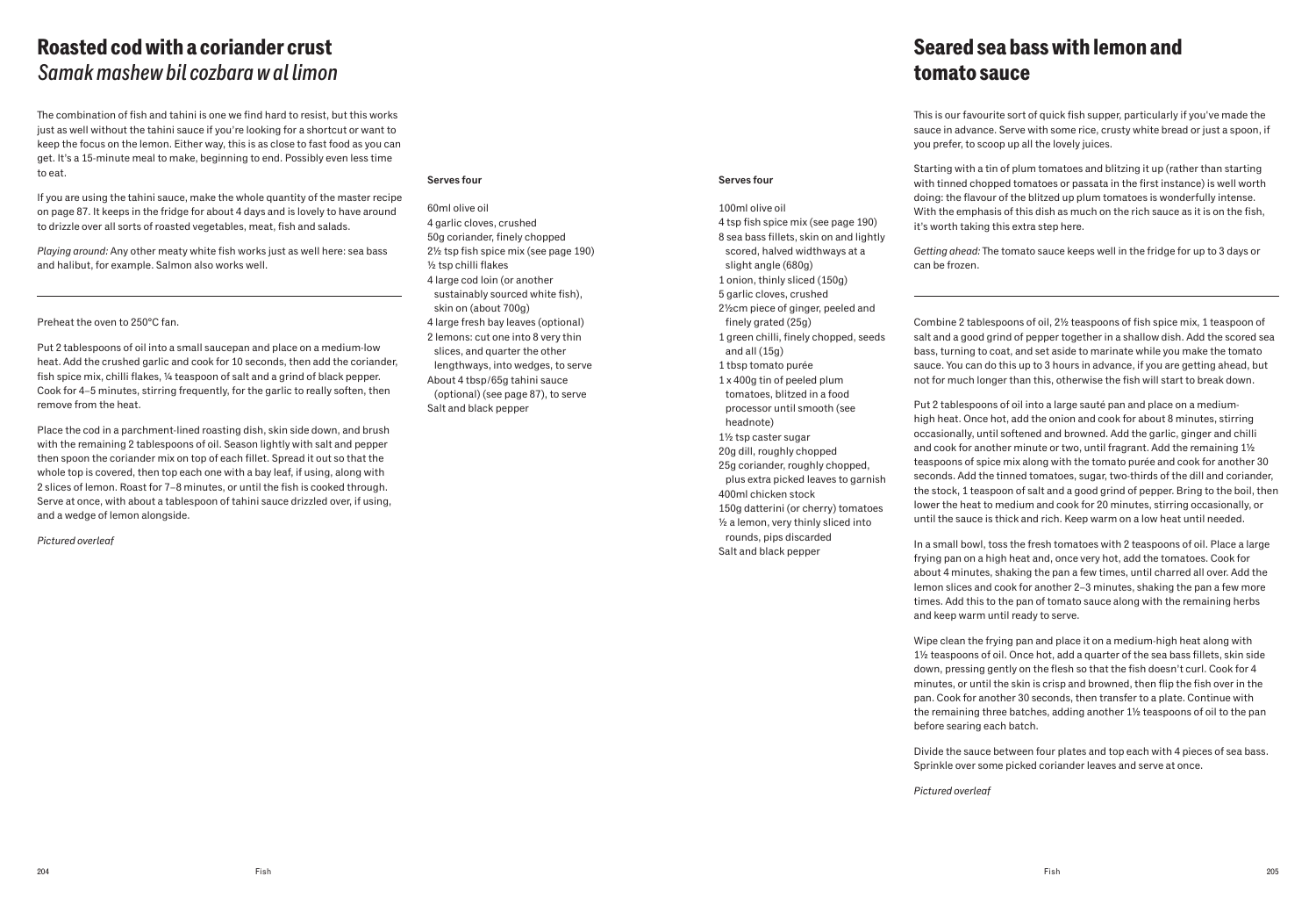

### Chicken musakhan

Serves four

you prefer

120ml olive oil, plus 2–3 tbsp extra, to finish 1 tbsp ground cumin 3 tbsp sumac

½ tsp ground cinnamon ½ tsp ground allspice 30g pine nuts

2–3mm thick (500g)

Salt and black pepper

300g Greek-style yoghurt 1 lemon, quartered

To serve

3 large red onions, thinly sliced

4 taboon breads (see headnote), or any flatbread (such as Arabic flatbread or naan bread) (330g) 5g parsley leaves, roughly chopped

1 chicken (about 1.7kg), divided into 4 pieces (1.4kg) or 1kg chicken supremes (between 4 and 6, depending on size), skin on, if

Musakhan is the hugely popular national dish of Palestine: growing up, Sami ate it once a week, pulling a piece of chicken and sandwiching it between a piece of pita or flatbread. It's a dish to eat with your hands and with your friends, served from one pot or plate, for everyone to then tear at some of the bread and spoon over the chicken and topping for themselves.

Traditionally, musakhan was made around the olive oil pressing season in October or November to celebrate (and gauge the quality of) the freshly pressed oil. The taboon bread would be cooked in a hot taboon oven (see page 341) lined with smooth round stones, to create small craters in the bread in which the meat juices, onion and olive oil all happily pool. It's cooked yearround, nowadays, layered with shop-bought taboon or pita bread, and is a dish to suit all occasions: easy and comforting enough to be the perfect weeknight supper as it is, but also special enough to stand alongside other dishes at a feast.

*Playing around:* The chicken can be replaced with thick slices of roasted aubergine or chunky cauliflower florets, if you like (or a mixture of both), for a vegetarian alternative. If you do this, toss the slices or florets in the oil and spices, as you do the chicken, and roast at 200°C fan for about 25 minutes for the cauliflower and about 35 minutes for the aubergine.

Preheat the oven to 200°C fan.

Place the chicken in a large mixing bowl with 2 tablespoons of oil, 1 teaspoon of cumin, 1½ teaspoons of sumac, the cinnamon, allspice, 1 teaspoon of salt and a good grind of black pepper. Mix well to combine, then spread out on a parchment-lined baking tray. Roast until the chicken is cooked through. This will take about 30 minutes if starting with supremes and up to 45 minutes if starting with the whole chicken, quartered. Remove from the oven and set aside. Don't discard any juices which have collected in the tray.

Meanwhile, put 2 tablespoons of oil into a large sauté pan, about 24cm, and place on a medium heat. Add the pine nuts and cook for about 2–3 minutes, stirring constantly, until the nuts are golden brown. Transfer to a bowl lined with kitchen paper (leaving the oil behind in the pan) and set aside. Add the remaining 60ml of oil to the pan, along with the onions and ¾ teaspoon of salt. Return to a medium heat for about 15 minutes, stirring from time to time, until the onions are completely soft and pale golden but not caramelised. Add 2 tablespoons of sumac, the remaining 2 teaspoons of cumin and a grind of black pepper and mix through, until the onions are completely coated. Remove from the heat and set aside.

When ready to assemble the dish, set the oven to a grill setting and slice or tear the bread into quarters or sixths. Place them under the grill for about 2–3 minutes, to crisp up, then arrange them on a large platter. Top the bread with half the onions, followed by all the chicken and any chicken juices left in the tray. Either keep each piece of chicken as it is or else roughly shred it as you plate up, into two or three large chunks. Spoon the remaining onions over the top and sprinkle with the pine nuts, parsley, 1½ teaspoons of sumac and a final drizzle of olive oil. Serve at once, with the yoghurt and a wedge of lemon alongside.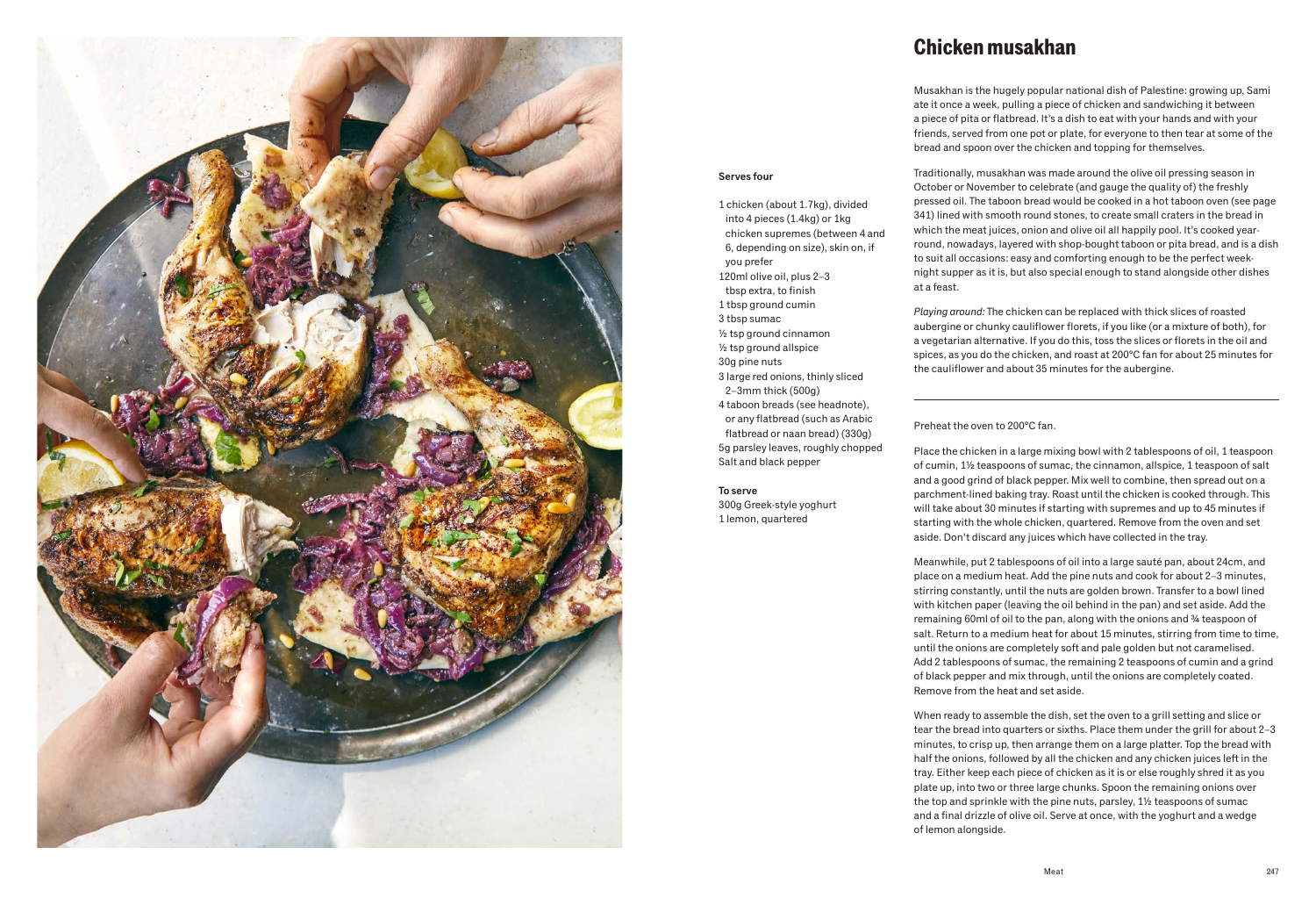

### Sweet tahini rolls *Kubez el tahini*

Makes 10 rolls

1 tsp caster sugar

100g caster sugar 1 tsp ground cinnamon

1 egg yolk, beaten

1 tbsp white sesame seeds

for dusting

1½ tsp fast-action dried yeast

110ml whole milk, lukewarm 300g plain flour, plus extra

75g unsalted butter, melted 1 egg, lightly beaten Olive oil, for greasing

Dough

Salt

Filling

120g tahini

Topping

The journey of these rolls can be traced through Lebanon to Armenia, where these kubez el tahini come from. They are simple to make, impressive to look at and loved by all. They're a particular favourite with kids. Eat them as they are, or sliced and spread with dibs w tahini, the Palestinian equivalent of peanut butter and jam, where creamy tahini is mixed through with a little bit of grape or date molasses (see page 336).

*Keeping notes:* These are best eaten fresh on the day of baking but are also fine for 2–3 days once baked, warmed through in the oven. They also freeze well, after they've been baked and left to cool: you can pop them into the oven straight from the freezer until warmed through.

First make the dough. Put the yeast, sugar and milk into a small bowl and mix to combine. Set aside for 5 minutes, until it starts to get frothy.

Meanwhile, put the flour and ½ teaspoon of salt into the bowl of a freestanding mixer, with the dough hook in place. Mix on a low speed, then slowly pour in the yeast mixture. Add the melted butter and continue to mix for about a minute.

 Add the egg, then increase the speed to medium and leave for 5 minutes, for the dough to get well kneaded. Using your hands, scrape the dough into a ball: it will be slightly sticky and elastic. Place it in a lightly oiled bowl, turning it a couple of times so that the dough gets well greased. Cover the bowl with a clean tea towel and leave to rest in a warm place for about 1 hour, or until almost doubled in size.

Put the sugar and cinnamon for the filling into a small bowl. Mix well to combine, then set aside.

On a lightly floured surface, roll out the dough into a large rectangle, about 35 x 50cm. Drizzle the tahini over the dough, then, using the back of a spoon or a spatula, spread it out evenly, leaving 1cm clear of tahini at both the shorter ends. Sprinkle the sugar mixture evenly over the tahini and leave for 10 minutes, until the sugar looks all wet.

Starting from one of the long sides, roll the dough inwards to form a long, thin sausage. Trim away about 2cm from each end, then slice the dough into 10 equal pieces: they should each be just over 4½cm long. Sit each piece upright, so that its cut side is facing upwards, then, using your hands, gently flatten out to form an 8cm-wide circle. Cover with a damp tea towel and leave to rest for 15 minutes.

Preheat the oven to 160°C fan.

Transfer each roll of dough to a large parchment-lined baking tray, spaced 2–3cm apart. Brush all over – just the top and sides, not the base – with the egg yolk, sprinkle with sesame seeds, and bake on the middle shelf of the oven for 18 minutes, or until cooked through and golden. Remove from the oven and set aside for about 20 minutes – you don't want them to be piping hot – then serve.